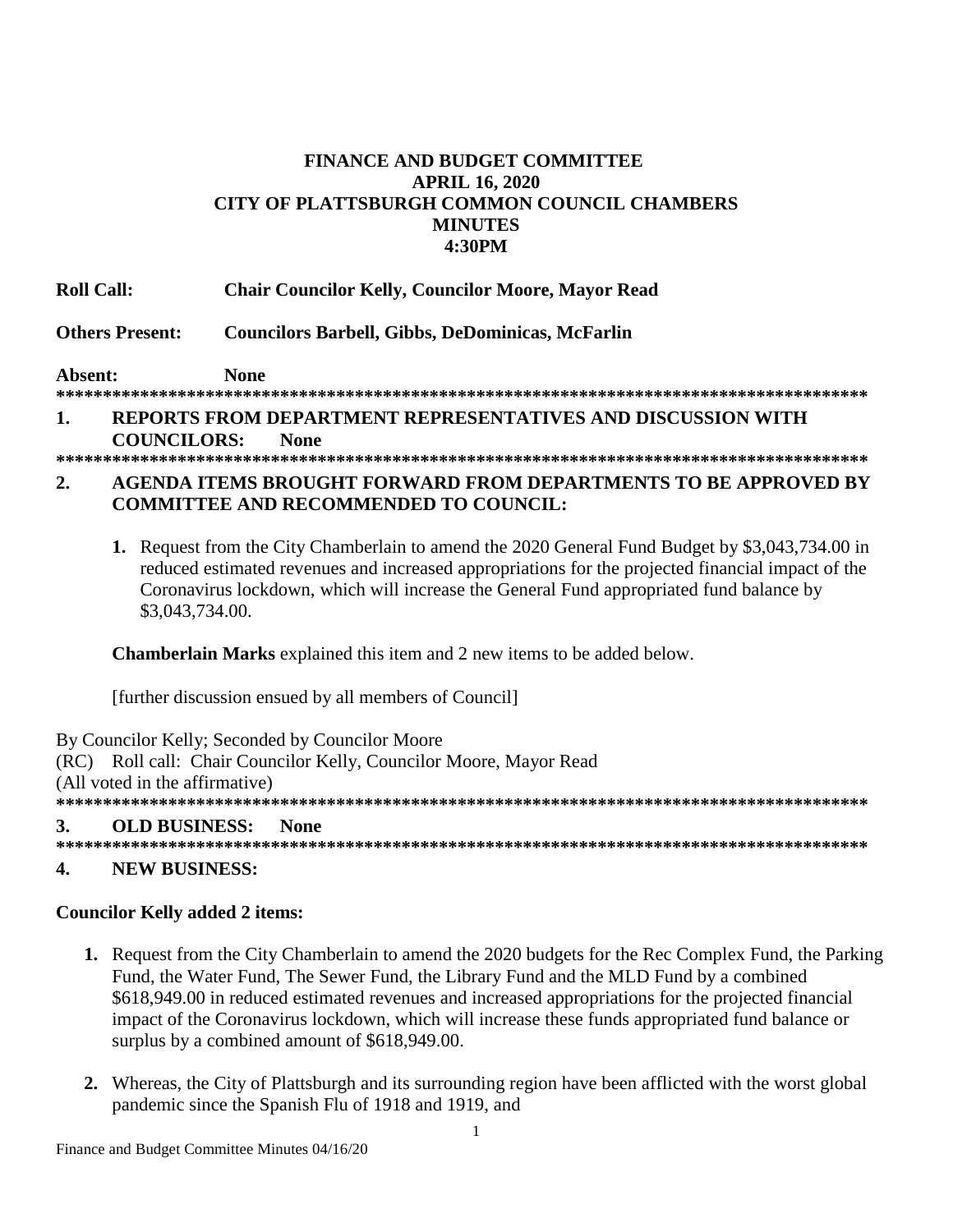Whereas, the City of Plattsburgh and its civic government have taken steps to help ensure the safety and health of City employees and citizens,

Whereas, the human costs locally and regionally will be tragic, so too will be the economic costs, and

Whereas, the State has ordered all non-essential workers to stay home, and

Whereas, the City must also ensure it has the resources to compensate its essential workers for the water and sewer, transportation and lighting, clerk and public safety functions, and the infrastructure necessary to maintain them, and

Whereas, the Common Council expects revenue to fall in the areas of sales tax, Aid and Incentives to Municipalities, utility and property taxes, reimbursements, recreation and parking fees, and revenue from various permits, and expenses to rise in the areas of COVID-19 preparation, first responder overtime, pension and health care contributions, bond interest, and employee assistance programs, and

Whereas, the City remains concerned about the financial well-being of all of its residents and must ensure that they are not burdened further, through fees or additional taxation, at this time of financial vulnerability; and

Whereas, initial analysis demonstrates that the City will need to reduce spending in the General Fund by \$3,043,734.00 and in other funds by unspecified amounts; and

Whereas, the Council's 2020 budget will require significant amendments in order to address these mounting financial challenges and the Council requests that the Mayor explore a combination of general fund utilization, re-allocation of available unappropriated revenues, and most pointedly, a reduction of appropriations; and

Whereas, Charter Section C-6-6C describes the process to amend the budget after adoption:

*Reduction of appropriations. If it appears to the Mayor that there is likely to be insufficient revenue or unappropriated funds to pay an appropriation, he or she shall promptly inform the Common Council of the amount of the estimated deficit and recommend a course of action. The Common Council may, by ordinance or resolution, reduce one or more unencumbered appropriations to eliminate such deficit.*

Whereas, the finance committee has had multiple conversations with committee members, liaison chairs, the mayor and department heads, and has produced a list of positions, in no particular order, that we believe reached the budget trimming goals and ensures employees have maximum access to new government stimulus funds.

Now, therefore, be it resolved that the Common Council of the City of Plattsburgh requests that the mayor shall reduce the workforce for an unspecified duration through reductions in hours or full reductions in the following positions:

| <b>TLERK'S C.</b><br>OEEICE                                         | SCME<br>AF. | דים זחי |
|---------------------------------------------------------------------|-------------|---------|
| $\cap$ tt<br>OEEICE<br>$T^{\gamma}$ in $\mathbb{C}$ .<br><b>ERK</b> | CME         | -HIC    |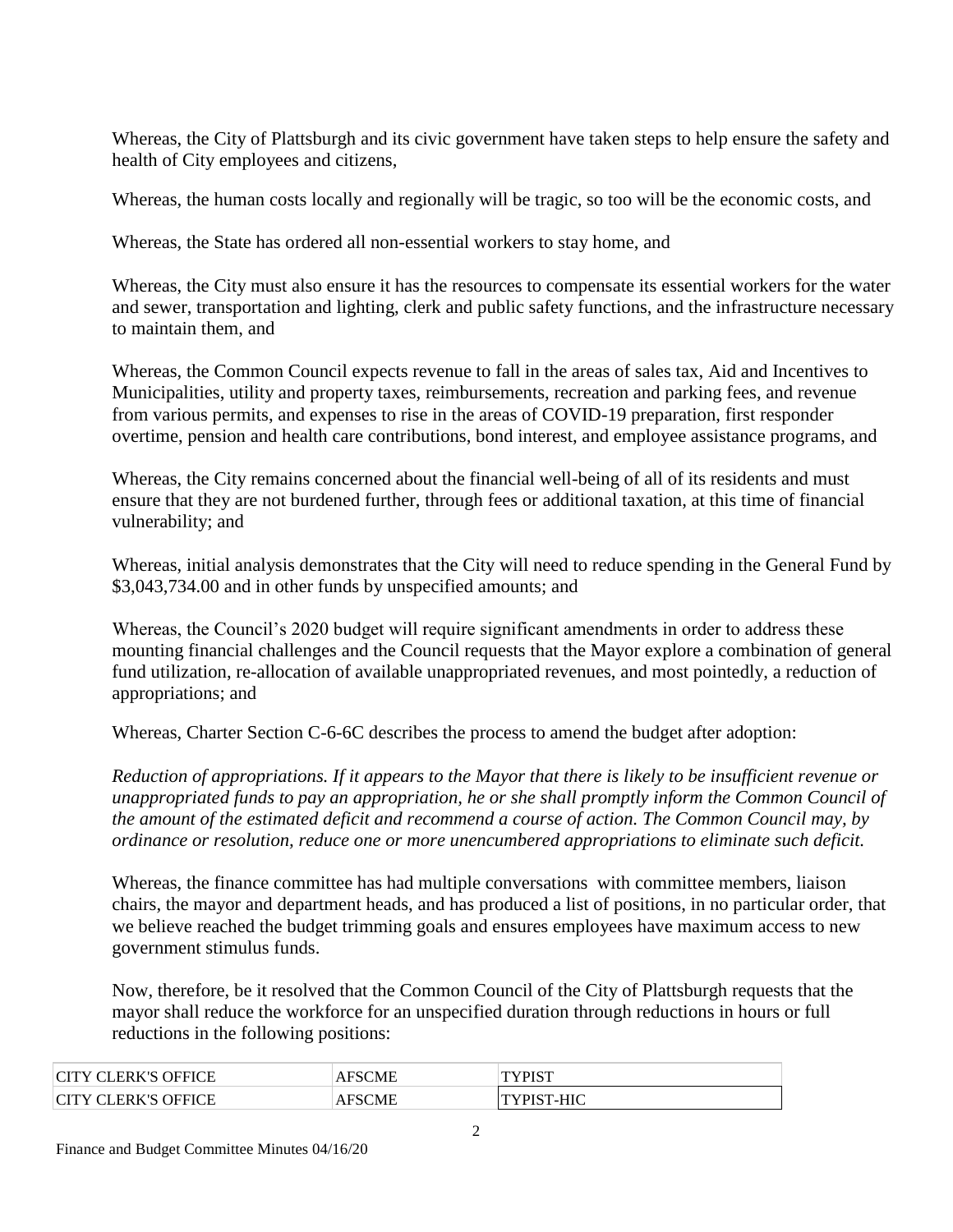| COMMUNITY DEVELOPMENT MGMT MANAGEMENT    |                                          | DIRECTOR COMMUNITY<br><b>DEVELOPMENT</b>     |
|------------------------------------------|------------------------------------------|----------------------------------------------|
| <b>FINANCE DEPARTMENT</b>                | <b>AFSCME</b>                            | <b>TYPIST</b>                                |
| <b>FINANCE DEPARTMENT</b>                | <b>AFSCME</b>                            | <b>TYPIST</b>                                |
| <b>MAYOR'S OFFICE</b>                    | <b>MANAGEMENT</b>                        | <b>CEC/Project Coordinator Sharing</b>       |
| <b>MAYOR/ CITY LEGAL</b>                 | <b>NON UNION</b>                         | <b>CORPORATION COUNCIL</b>                   |
| <b>MLD</b>                               | <b>IBEW MUN LIGHTING 3 LINE HELPER</b>   |                                              |
| <b>MLD</b>                               | <b>IBEW MUN LIGHTING LINE HELPER</b>     |                                              |
| <b>MLD</b>                               | <b>IBEW MUN LIGHTING LINE HELPER-HIC</b> |                                              |
| <b>MLD</b>                               |                                          | <b>IBEW MUN LIGHTING MLD PLANT ATTENDANT</b> |
| <b>PUBLIC WORKS</b>                      | <b>AFSCME</b>                            | <b>DRAFTSPERSON</b>                          |
| <b>PUBLIC WORKS</b>                      | <b>AFSCME</b>                            | <b>GROUNDSKEEPER-HIC</b>                     |
| <b>PUBLIC WORKS</b>                      | <b>AFSCME</b>                            | <b>LABORER</b>                               |
| <b>PUBLIC WORKS</b>                      | <b>AFSCME</b>                            | <b>LABORER</b>                               |
| <b>PUBLIC WORKS</b>                      | <b>AFSCME</b>                            | <b>LABORER-HIC</b>                           |
| <b>PUBLIC WORKS</b>                      | <b>AFSCME</b>                            | MOTOR EQUIPMENT OPERATOR                     |
| <b>PUBLIC WORKS</b>                      | <b>AFSCME</b>                            | MOTOR EQUIPMENT OPERATOR                     |
| <b>PUBLIC WORKS</b>                      | <b>AFSCME</b>                            | PUBLIC WORK MAINT WORKER I                   |
| PUBLIC WORKS                             | <b>AFSCME</b>                            | <b>PW MAINTENANCE WORKER I</b>               |
| <b>PUBLIC WORKS</b>                      | <b>AFSCME</b>                            | <b>TEMPORARY LABORER</b>                     |
| <b>PUBLIC WORKS</b>                      | <b>AFSCME</b>                            | WATER METER MAINTAINER-HIC                   |
| WATER FILTRATION -MANAGEMENT MANAGEMENT  |                                          | <b>CHIEF WATER TREAT PLANT OPER</b>          |
| <b>WATER POLLUTION CONTROL</b>           | <b>AFSCME</b>                            | WASTEWATER TR/PL MAINT WKR I                 |
| WATER POLLUTION CONTROL                  | <b>AFSCME</b>                            | <b>WASTEWATER TR/PL OPERATOR</b>             |
| WATER POLLUTION CONTROL                  | <b>AFSCME</b>                            | <b>WWTP OPERATOR</b>                         |
| WPCP-MANAGEMENT                          | <b>MANAGEMENT</b>                        | WATER RESOURCE CHEMIST                       |
| <b>PUBLIC LIBRARY</b>                    | <b>LIBRARY AFSCME</b>                    | <b>CLEANER</b>                               |
| PUBLIC LIBRARY                           | <b>LIBRARY AFSCME</b>                    | <b>LIBRARIAN I</b>                           |
| PUBLIC LIBRARY                           | <b>LIBRARY AFSCME</b>                    | <b>LIBRARIAN II</b>                          |
| PUBLIC LIBRARY                           | <b>LIBRARY AFSCME</b>                    | <b>LIBRARIAN II</b>                          |
| PUBLIC LIBRARY                           | <b>LIBRARY AFSCME</b>                    | <b>LIBRARY CLERK</b>                         |
| PUBLIC LIBRARY                           | <b>LIBRARY AFSCME</b>                    | <b>LIBRARY CLERK</b>                         |
| <b>PUBLIC LIBRARY</b>                    | <b>LIBRARY AFSCME</b>                    | <b>LIBRARY CLERK</b>                         |
| PUBLIC LIBRARY                           | <b>LIBRARY AFSCME</b>                    | <b>LIBRARY PAGE</b>                          |
| <b>PUBLIC LIBRARY</b>                    | <b>LIBRARY AFSCME</b>                    | <b>LIBRARY PAGE</b>                          |
| PUBLIC LIBRARY                           | <b>LIBRARY AFSCME</b>                    | <b>LIBRARY PAGE</b>                          |
| PUBLIC LIBRARY                           | <b>LIBRARY AFSCME</b>                    | <b>LIBRARY PAGE</b>                          |
| PUBLIC LIBRARY                           | <b>LIBRARY AFSCME</b>                    | PRINCIPAL LIBRARY CLERK-HIC                  |
| PUBLIC LIBRARY                           | <b>LIBRARY AFSCME</b>                    | <b>SENIOR LIBRARY CLERK</b>                  |
| <b>BUILDING INSPECTOR'S OFFICE</b>       | <b>AFSCME</b>                            | <b>SENIOR CLERK</b>                          |
| POL CLER/CRS GRDS/SYSTEM<br><b>ADMIN</b> | <b>AFSCME</b>                            | PARKING ENFORCEMENT OFFICER                  |
| POL CLER/CRS GRDS/SYSTEM<br><b>ADMIN</b> | <b>NON UNION</b>                         | SCHOOL CROSSING GUARD                        |
|                                          |                                          |                                              |